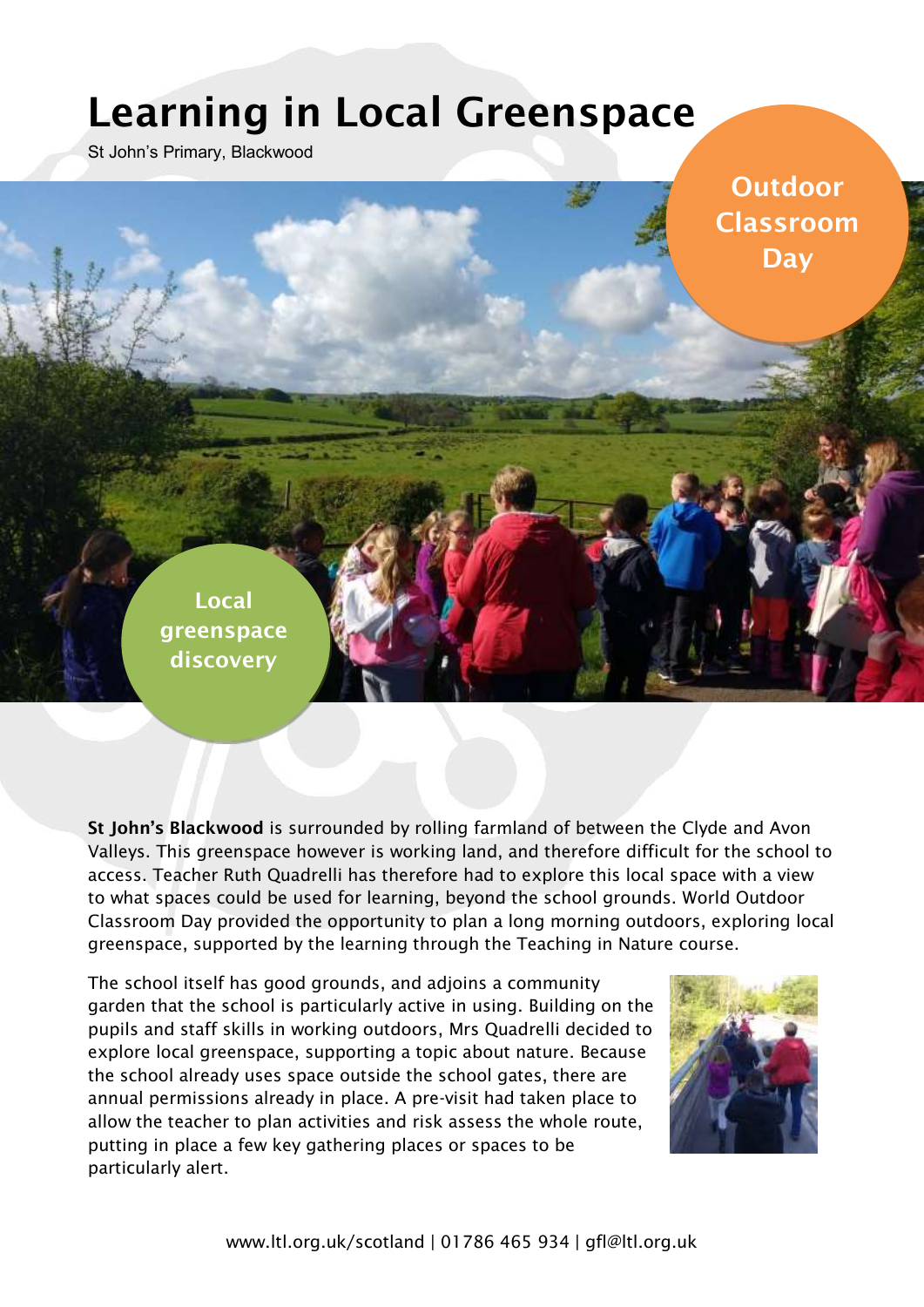The spaces discovered were about a mile walk from school. The pupils had to cross and then walk along the main road through the village and over the motorway. While judged a reasonable risk, the school balanced a few benefits of using this route. Firstly, it gave pupils an opportunity to practice and demonstrate crossing and walking alongside a road that for many is their local school access. Secondly it introduced the idea that local greenspace could be accessed from the village, assisting with pupils geographic knowledge.

Most of the walk was along a dead-end, single-track lane. With staff at the front and rear to warn of cars, some simple activities were started and observations of spring were noted. Despite living surrounded by farmland, a number of the children were keen to be close to the cows in fields. The rest of the group were soon engrossed in a challenge to find as many differing green leaves as they could – comparing shape, colour, texture, size and source. Having taken along some simple laminated identification sheets, pupils were soon using tree names as they passed by various examples.

The first space that Mrs Quadrelli had planned to use was a small corner of a plantation forest – just off the side of the small lane. The first task of the group was to gather and share a risk assessment of the space. Here the teachers helped pupils judge the real risks we faced in the space. Primarily these were being alongside the road and (deep) stream, plus being aware that many branches were at head height. The pupils list of risks was much longer, however a short discussion helped them understand the few that really needed a control measure or awareness.

The pupils worked in small groups to undertake a few simple activities here. The previous tree identification activity, taking bark and leaf rubbings, as well as a piece of transient art with natural materials. The group rotated around these activities, with minimal teacher involvement as the pupils were completely engaged. There was then a tour of each groups work, allowing pupil feedback and questioning.

At this point a local nursery arrived to use the space for their weekly Forest School, and so as planned the Primary group moved on up the small lane. The lane ended in a group of houses, and the and with much excitement the group dived into the 'secret footpath' they discovered in the Rhododendron's, as planned by the teacher.



Having previously gained permissions, we used this space for lunch and lighting our fire bowl. During our time here there were two more activities – helping toast some popcorn and creating 'woodland beasties' with clay and natural materials. This activity led to much

[www.ltl.org.uk/scotland](http://www.ltl.org.uk/scotland) | 01786 465 934 | [gfl@ltl.org.uk](mailto:gfl@ltl.org.uk)